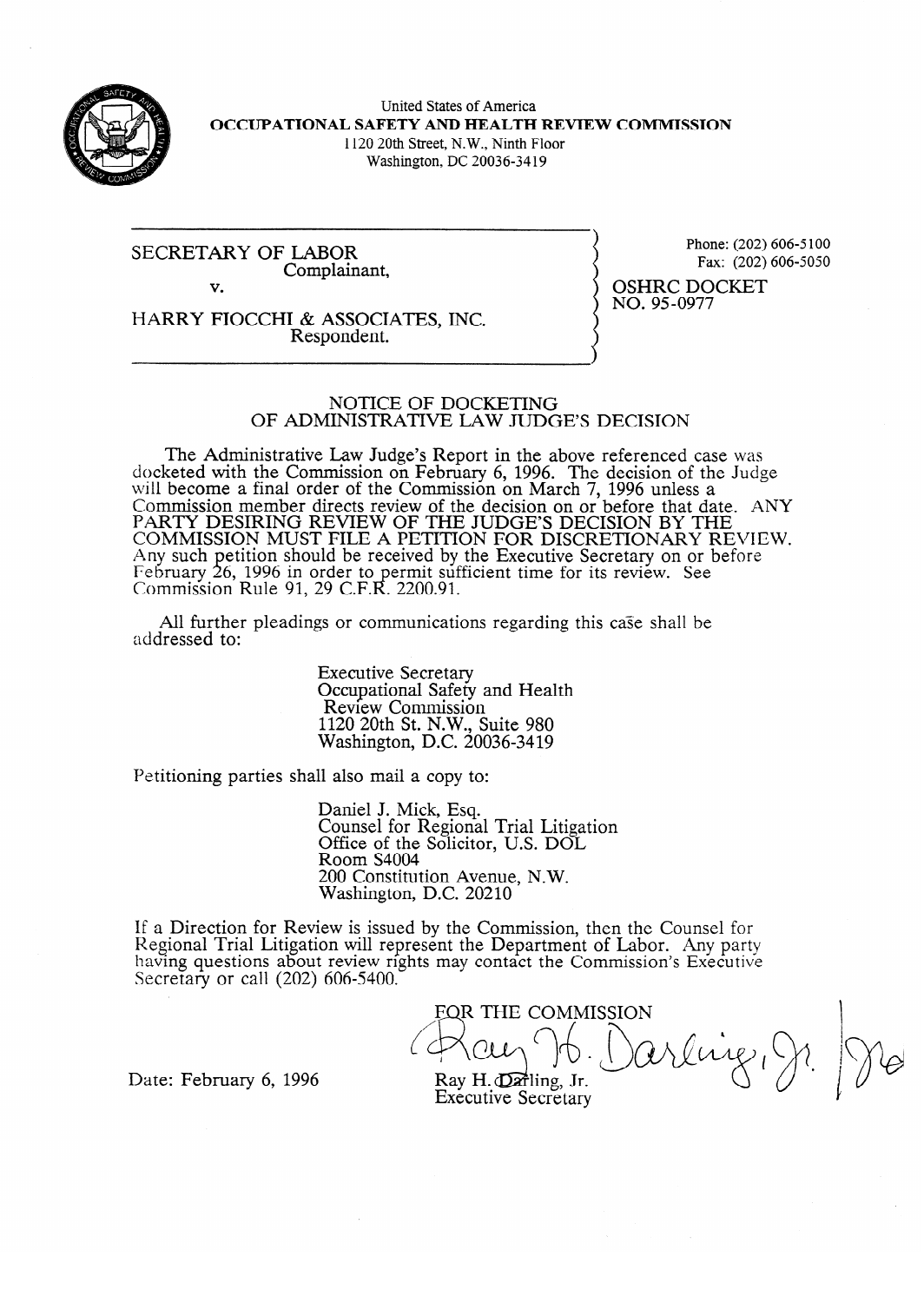### DOCKET NO. 95-0977

### **NOTICE IS GIVEN TO** THE FOLLOWING:

Patricia Rodenhausei Regional Solicitor Ofice of the Solicitor 201 Varick, Room 70? New York, NY 10014 Esq. U.S. DOL

Charles B. Gross Harry Fiocchi & Associates, Inc. Lincoln Avenue Business Park Vineland, NJ 08360

Irving Sommer Chief Administrative Law Judge Occupational Safety and Health Review Commission One Lafayette Centre 1120 20th St. N.W., Suite 990 Washington, DC 20036 3419

### 00106749211:02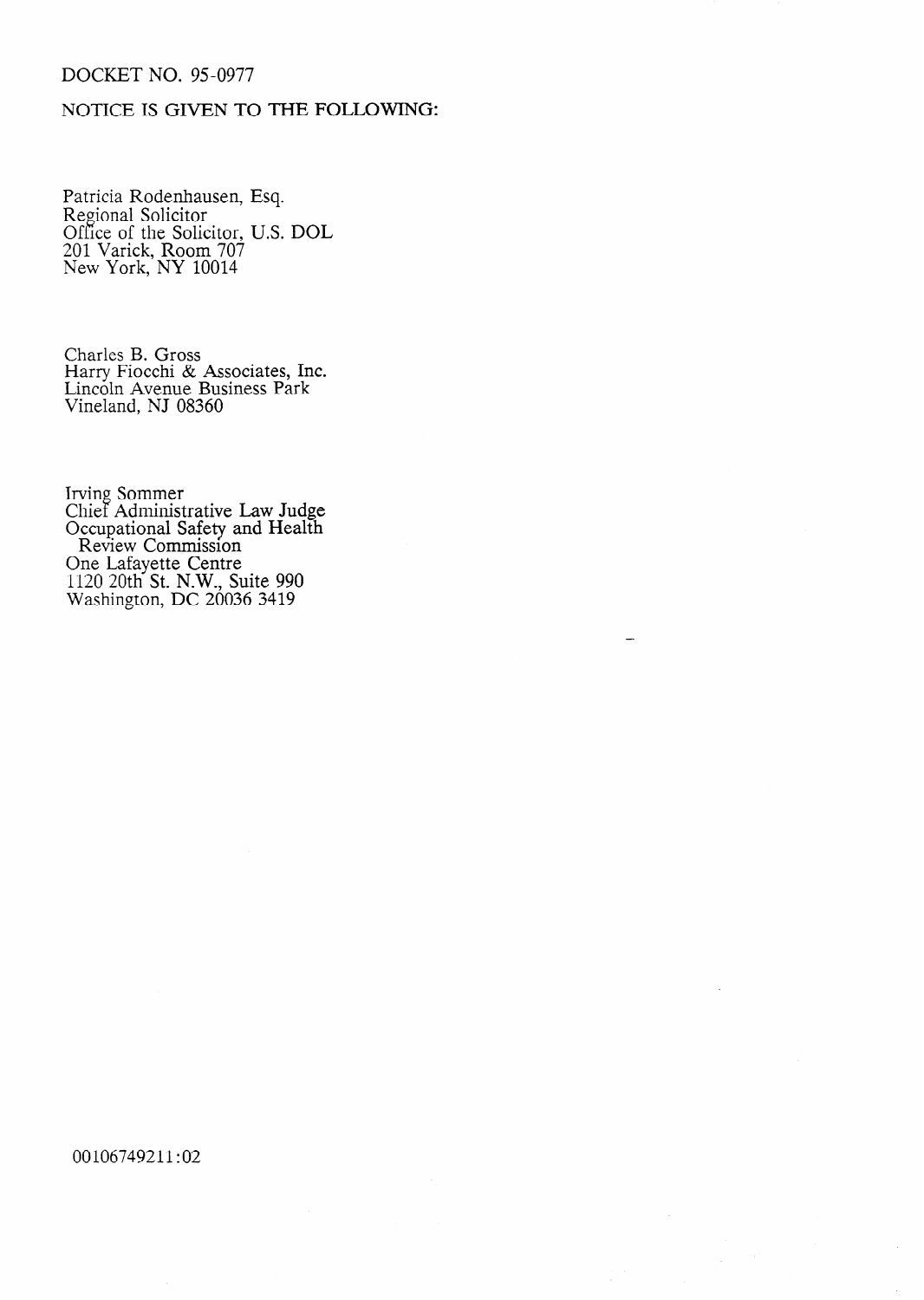# UNITED STATES OF AMERICA OCCUPATIONAL SAFETY AND HEALTH REVIEW COMMISSION

**.** 

.

.

SECRETARY OF LABOR

V.

Complainant,

HARRY FIOCCHI AND ASSOCIATES,  $\overline{\text{INC}}$  $\sum_{i=1}^{N}$ 

Respondent. .

**.** Docket No. 95-0977

APPEARANCES:

Patricia M. Rodenhausen, Esq. Regional Solicitor Ms. Sabina Rezza Office of the Solicitor U.S. Department of Labor New York, New York

Mr. Charles B. Gross Manager of Project Development Harry Fiocchi and Associates, Inc. Vineland, N.J.

For the Complainant

For the Respondent

Before: Chief Judge Irving Sommer

# **DECISION AND ORDER**

This is a proceeding under section 10(c) of the Occupational Safety and Health Act of 1970, 29 U.S.C. sec. 651-678 (the Act), to determine whether Respondent, Harry Fiocchi & Associates, Inc. (Fiocchi) filed a timely notice of contest of the citation and penalty proposed by the Secretary for alleged violation of the Act. A hearing was held on the Secretary's motion to dismiss Fiocchi's notice of contest. Neither party filed a brief following the hearing.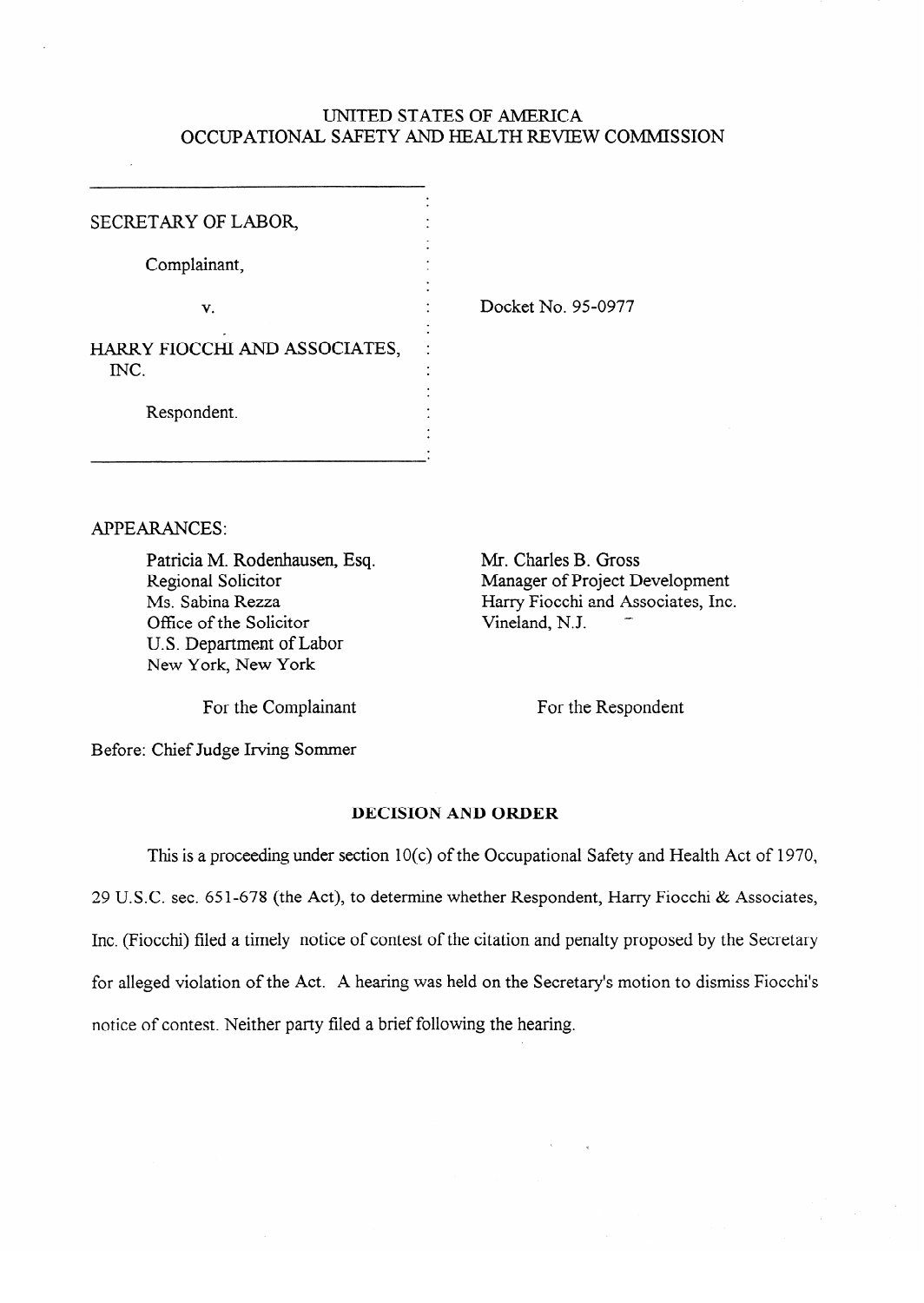#### **BACKGROUND**

The citation setting forth the alleged violations and the accompanying notification of proposed penalty was issued by certified mail on March 3 1, 1995 and received by the Respondent on April 4, 1995. Pursuant to section  $10(a)$  of the Act, 29 U.S.C. section 659(a), Fiocchi was required to notify the Secretary of any intent to contest within 15 working days of receipt of the citation and notification of proposed penalty, or April 25, 1995. In the absence of a timely contest, the citation and proposed penalty would be deemed a final judgment of the Commission by operation of law. Section 10(a). In a letter dated May 15, 1995, postmarked on May 18, 1995 and received by the Acting Area Director of the Occupational Safety and Health Administration on May 19, 1995, Mr. Harry Fiocchi, the president of the Respondent corporation stated that, " I was not aware that my firm had received this citation and notification of penalty until I personally received a subsequent letter from you dated May 11, 1995."The letter Respondent refers to was one from OSHA inquiring as to whether abatement of the violations found had been carried out. On May 24, 1995 the Respondent wrote the Commission to request "an Appeal of the above Citation and Notification of Penalty--". Mr. Charles B. Gross, the manager of project development for the Respondent represented the company and testified at the hearing that during May of 1995 their executive secretary was on leave and a temporary clerk had misfiled the citation and accompanying papers so that Mr. Fiocchi was not aware of the receipt of same until a later letter from OSHA.(Tr. 15-16)

### DISCUSSION

The record plainly shows that the Respondent filed an untimely notice of contest. The issue before this Court is whether that untimely filing may be excused under the circumstances. An

 $\overline{2}$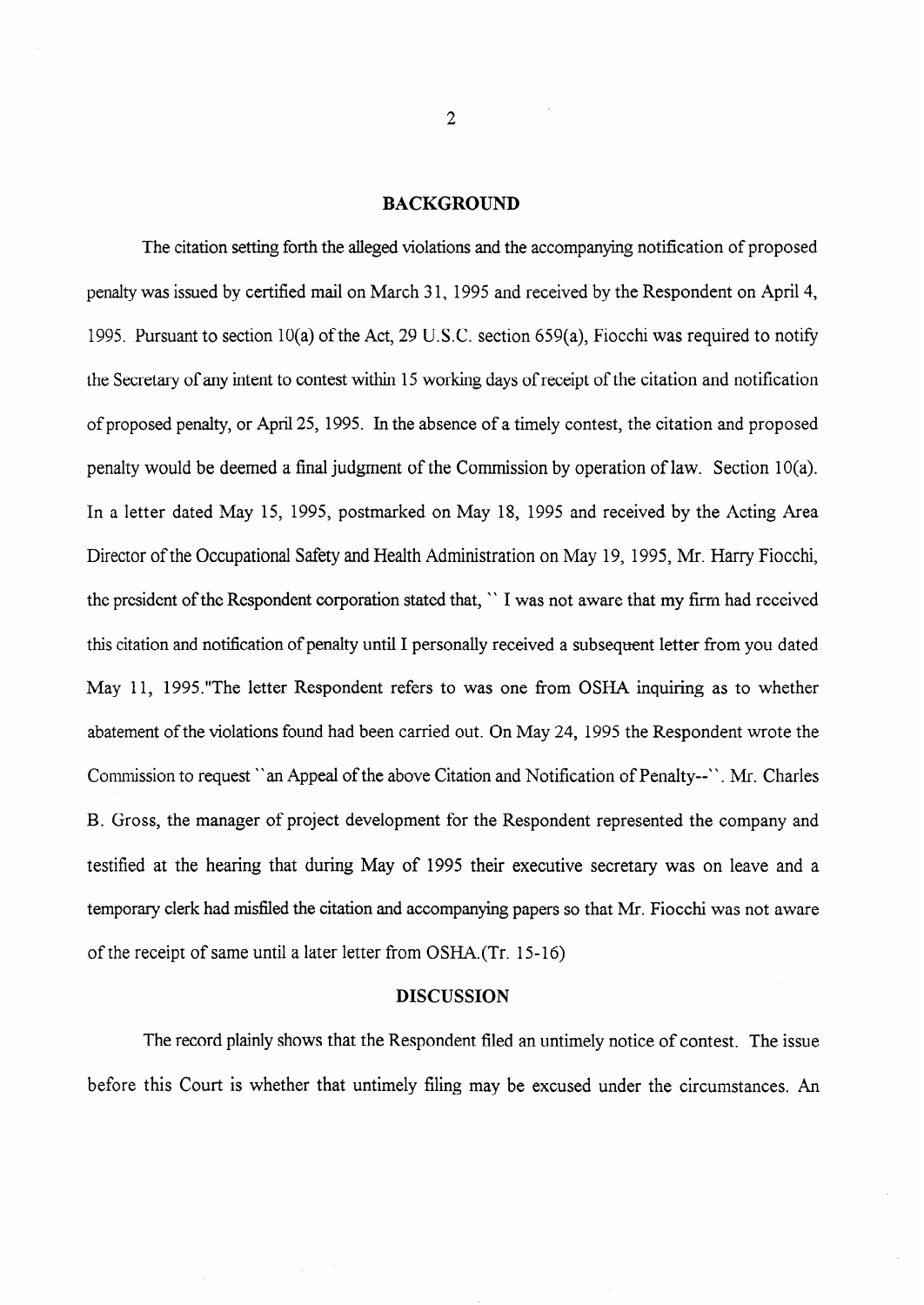otherwise untimely notice of contest may be accepted where the delay in filing was caused by deception on the part of the Secretary or by failure of the Secretary to follow proper procedures. An employer us also entitled to relief under Fed. R. Civ. P. 60(b) if it demonstrates that the Commission's final order was entered as a result of "mistake, inadvertence, surprise, or excusable neglect" for fur such mitigation circumstances as absence, i.e.  $\frac{1}{2}$  as absence, i.e. a disability which prevents the party from prevents the party from prevents the party from prevents the party from prevents the party from prevents protecting its interests. *Brancz\$!rth Builders, Inc.,* 9 BNA OSHC 2113, 1981 CCH OSHD par. 25,591 (No. 80-1920, 1981).

The record shows that the Respondent has been in the business of general construction. design, build and project management for "somewhere 15 to 20 years." There are about 10 employees, consisting of secretarial and professional staffers.

 $60(b)(1)$ . What is indicated here is negligence of company personnel and failure of the company president to set procedures which provide that important governmental mail is promptly opened and replied to. The Commission has held that employers whose improper business procedures has led to failure to file in a timely manner are not entitled to relief. See Louisiana-Pacific Corp., 13 BNA 6 OSHC 2020; *Stroudsburg Dyeing & Finishing Co.*, 13 BNA OSHC 2058. Simple negligence will not establish entitlement to relief. *E.K. Construction Co.*, 15 BNA OSHC 1165, 1166.

Accordingly, the motion of the Secretary to dismiss the Respondent's notice of contest is  $A_{\text{F}}$  and  $A_{\text{F}}$  the Secretary to dismiss the Secretary to dismiss the Respondent's notice of contest is not contest in  $A_{\text{F}}$ 

3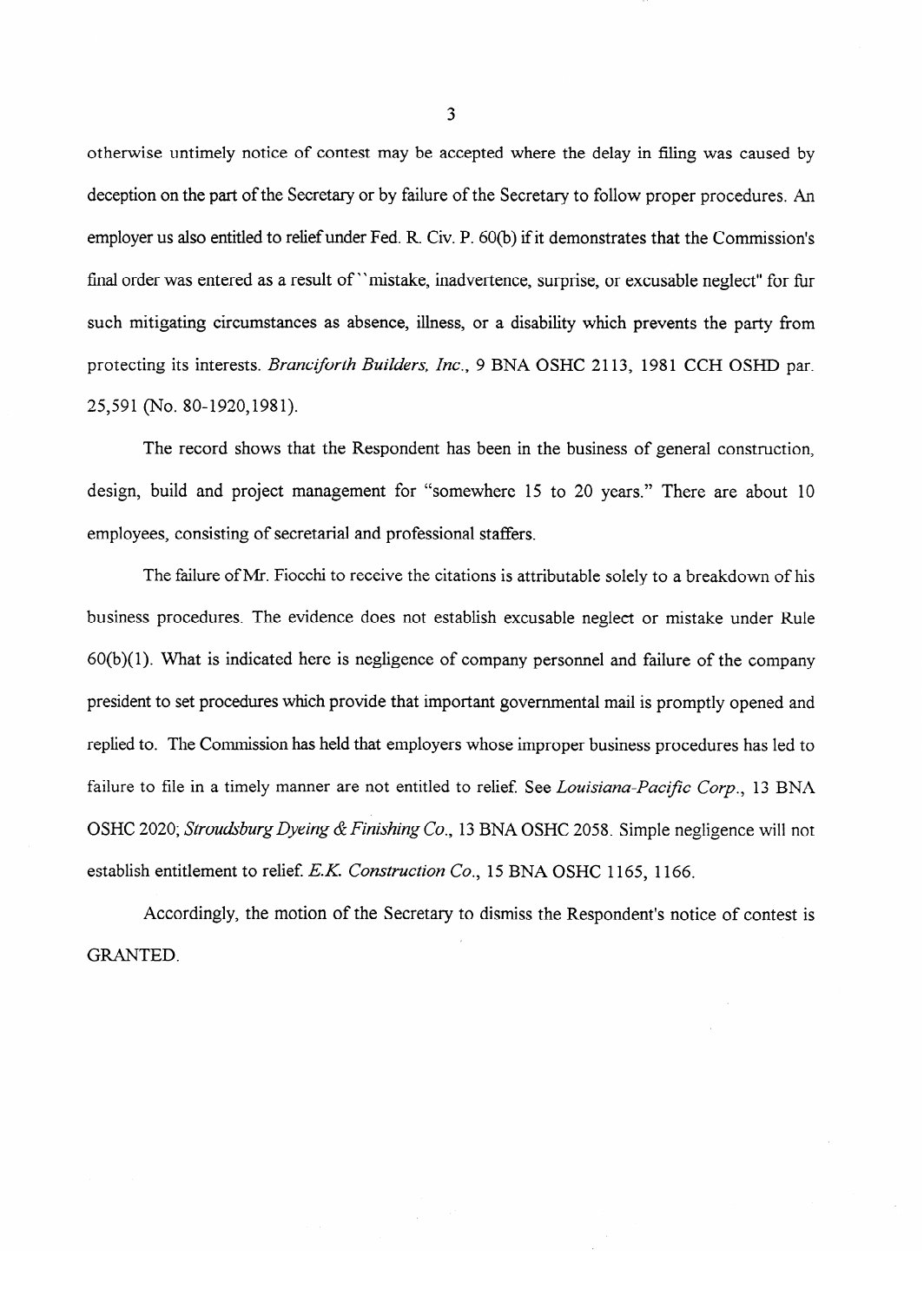### **ORDER**

The citation issued to the Respondent on March 3 **1, 1995** and the proposed penalty is

AFFIRMED in all respects.

RVING SOMMER<br>Chief Judge

DATED:

 $FEB = 6$  1996<br>Washington, D.C.